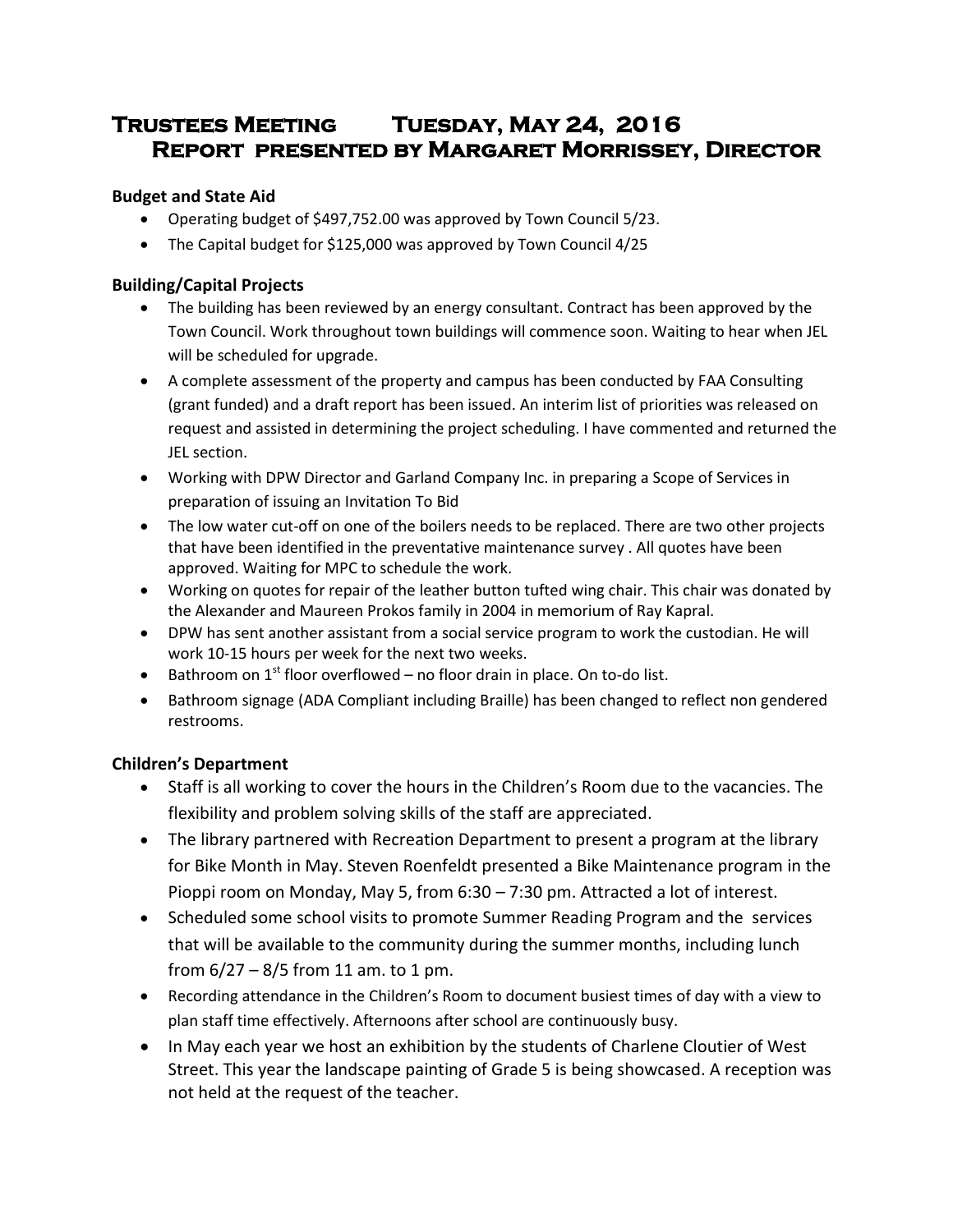### **Collections**

 Evaluation of the non-fiction collection continues, and work on the 900's has begun. Biography Inventory complete/ began Q books inventory.

## **Donations**

 Savers Bank provided a grant for the purchase of 2 benches for Main Street. The DPW installed the benches 4/13. DPW installed a small plaque on each bench. Project completed.

## **FOJEL**

Annual meeting was held Monday April 25<sup>th</sup> at 6 pm in the Reading Room, followed by a jazz concert with JoyCo. The ongoing support from the FOJEL is much appreciated and allows us to have such a wide-ranging of programs to offer the community.

## **Grants**

• Successful program for seniors being offered by Tri Valley as part of the CDBG program that the library, YMCA and Council on Aging are partnering in. This current program is full but a new series will be considered if there are enough on the waiting list. A new series on Mindfulness, presented by Janet Fontana, started in mid April as part of the same grant and has been successfully completed, as well.

## **Literacy Volunteers**

 Due to illness the service had reduced hours this past week. Service has resumed regular hours 5/23

# **Long Range Plan**

 The staff is already preparing for focus groups and gathering the data prior to conducting the 5 year study and outlook. Request for some funding for a consultant to conduct the analysis and act as project manager, and for the refreshments etc will be prepared for next meeting. Anticipate filing in October 2016. However, depending on staffing this date may have to be reviewed.

# **Media and Social Media**

*as of today:*

| 1,531 | subscribers to the eNewsletter | (Constant Contact)         |
|-------|--------------------------------|----------------------------|
| 746   | "likes" on Facebook            |                            |
| 2,475 | JEL Website Sessions           | (April 1 – April 30, 2016) |

 Cable Access Department has provided a DVD of the Master Plan Presentation by the Town Manager 5/12

#### **Meetings**

Attended Town Council 5/23 regarding the Operating Budget FY17.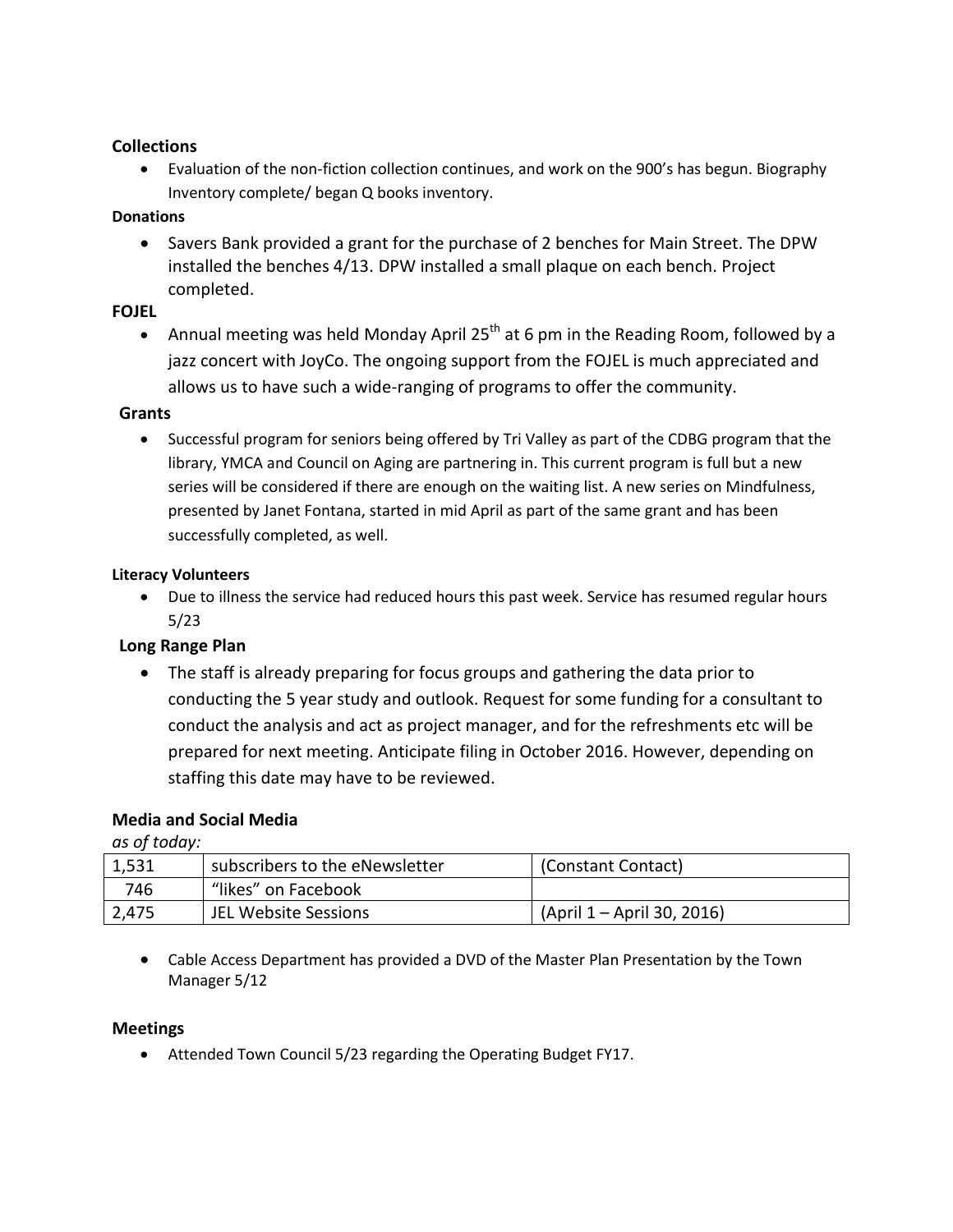#### **Outreach**

 JEL is registered for the annual Community Baby Shower. Friends of JEL has graciously provided a gift basket for the raffle in the amount of \$75. Library Director will deputize for Children's Librarian

#### **Programs**

- Due to the success of the first series, the Chronic Disease Self Management Workshop (a partnership with the YMCA and Tri-Valley) a new series began 5/18.
- Mindfulness, a five week series commenced on 4/15 with presenter Janet Fontana of Spectrum Lifeworks. This program is also presented through the CDBG grant partnership. The series finished on 5/13 and all attendees agreed how beneficial the training was. The library has materials on the topic of Mindfulness for patrons to borrow.
- The Library Box Office continues, and the new brochure for the next 6 months is available.
- Thematic displays in all departments have been updated May is Bike Month, Mother's Day, Gardening
- May's featured artist is Suzanne Staubach of Willow Tree Pottery. An opening reception was held on Thursday, 5/5, and the Southbridge Evening News attended to interview Suzanne.
- Aaron Larget-Caplan performed his classical guitar on 4/28 thanks to a grant from the Southbridge Cultural Council. The program was videotaped for Cable Access, and the camera will be sent over to the department this week for transfer of the film.
- Lively meeting of Krosslink the network for entrepreneurs. Presentations were well received.

#### **Research/Archive**

- Re- organization of the History Room continues.
- Donation of some materials from Mr. Zebryk from the Bill DuPaul family
- Donation of some materials from Cecelia Bray of Union CT from her family who lived in Southbridge

#### **Safety and Security**

- The police have been visiting the library as part of the downtown beat and creating a feeling of greater security and visibility.
- Reminded the Police Chief (5/24) of our request for safety training at JEL. It is on his radar and we are just looking for a suitable date to conduct the training.
- Due to theft, the newspapers have been moved from the Reading Room to an area contiguous to the Information Desk.
- Patron's bike was stolen from the bike rack. Reported to the Police who found and returned the bike.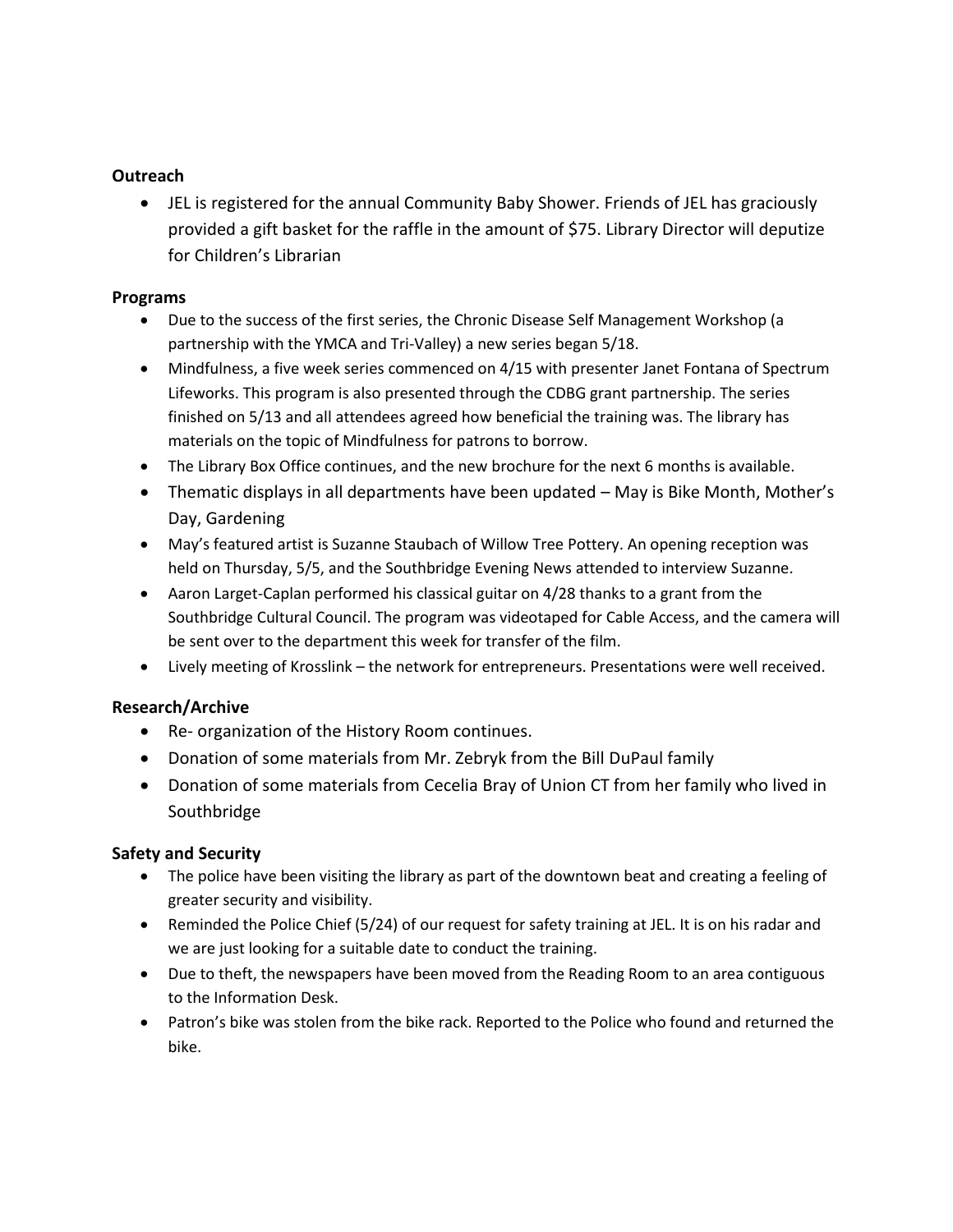Grade 5 student in the library during all our opening hours. Contacted West St School. They were aware that student was not in school and would not be for a period. He returned to school on Friday 5/20

## **Schools**

- *Reach out and Read* at Eastford Road School preschool very successful.
- Summer Reading lists have been received from most of the schools. Staff is working on checking the list against the collection and the catalog to ensure we have adequate number of copies.
- School visits have been scheduled by the Children's Librarian for the elementary schools to promote the JEL Summer Reading Program. Library Director will deputize in the absence of a Children's Librarian

## **Staff**

 Staff vacancies Children's Librarian and 10 h.p.w. Library Aide position have been posted by HR Specialist.

## **Summer Reading**

- Response sent to the teen from California in our teen summer reading program! And he has since persisted with yet another email to the Adult Services Librarian.
- Summer Reading Program 2016 theme is sports related "*Ready, Set Read*"

#### **Survey**

• Participated in the C/WMARS survey on interest in the development of a mobile app for the library catalog.

# **Technology**

- Staff at JEL is working with C/WMARS to upgrade the system.
- Newest version of Envisionware (time and print management) installed
- Color printing \$1 to be in line with area print shops.

#### **Training**

Most staff attended the Harassment Training offered by MIIA-EAP on 5/5 at Town Hall.

#### **Trustees**

#### **Volunteers**

- Center of Hope continues a weekly volunteer session on Fridays where a job coach will work with four Center members to complete tasks assigned by the Circulation Supervisor.
- Southern Worcester County Education Collaborative continue to provide volunteer service hours on Thursdays during the school year.